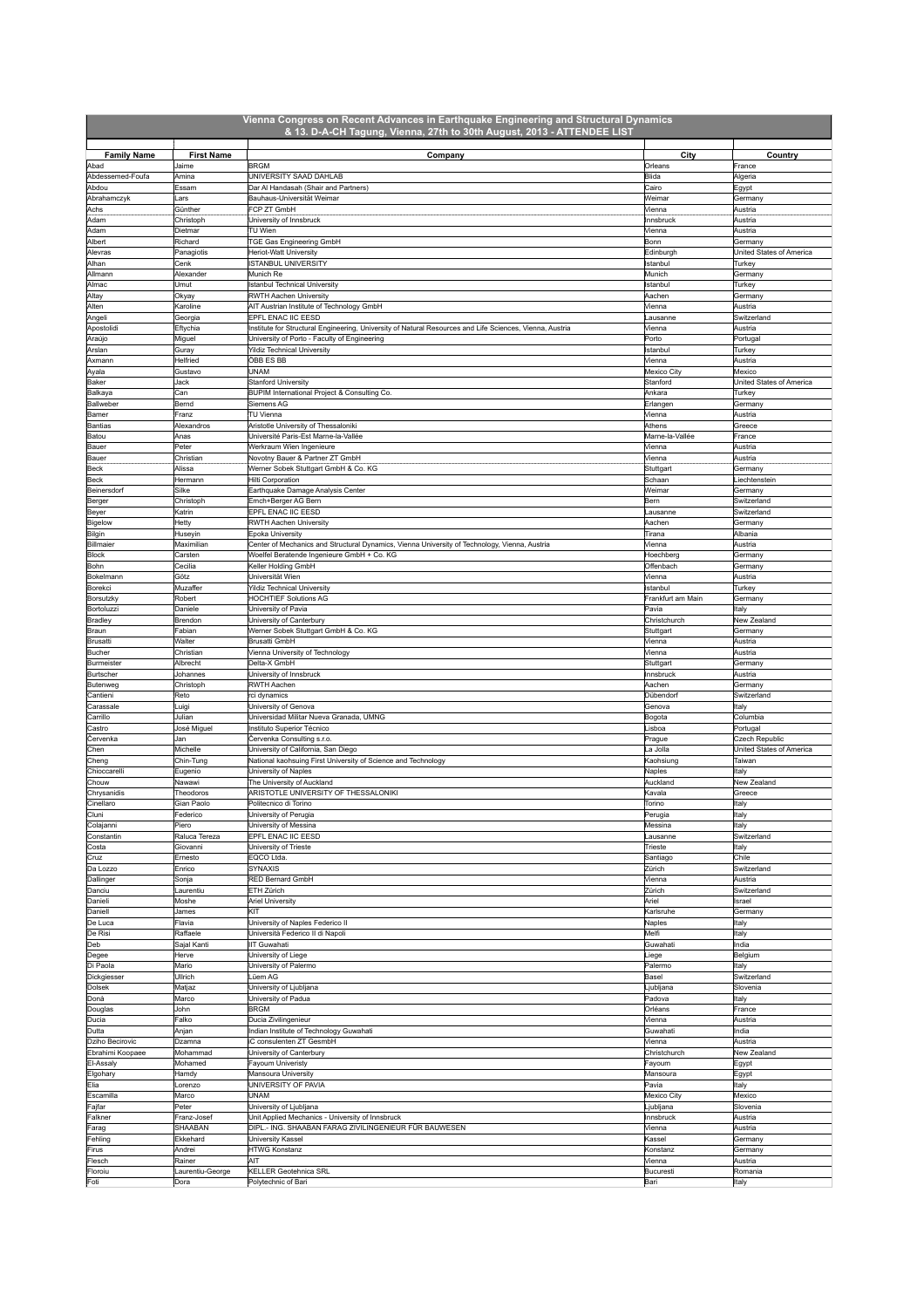|                               | Stavroula                                                                             | Aristotle Univerisity of Thessaloniki                                              | Thessaloniki                          | Greece                   |
|-------------------------------|---------------------------------------------------------------------------------------|------------------------------------------------------------------------------------|---------------------------------------|--------------------------|
| Fotopoulou<br>Foulser-Piggott | Roxane                                                                                | CAR Ltd                                                                            | Cambridge                             | United Kingdom           |
|                               |                                                                                       |                                                                                    |                                       |                          |
| Friedl                        | Herbert                                                                               | AIT Austrian Instititute of Technology GmbH                                        | Vienna                                | Austria                  |
| Fritschen                     | Ralf                                                                                  | DMT GmbH & Co. KG                                                                  | Essen                                 | Germany                  |
| Fuchs                         | Stefan                                                                                | Geo Engineering Gmbh                                                               | Wiener Neustadt                       | Austria                  |
| Galasso                       | Carmine                                                                               | Newcastle University                                                               | Newcastle upon Tyne                   | United Kingdom           |
| Gams                          | Matija                                                                                | ZAG                                                                                | Ljubljana                             | Slovenia                 |
| Gangl                         | Georg                                                                                 | University of Vienna                                                               | Bisamberg                             | Austria                  |
| Garcia-Fernandez              | Mariano                                                                               | Institute of Geosciences (CSIC, UCM)                                               | Madrid                                | Spain                    |
|                               |                                                                                       |                                                                                    |                                       |                          |
| Gass                          | Daniel                                                                                | Ingware GmbH                                                                       | Erlenbach                             | Switzerland              |
| Gedik                         | Yaşar Hanifi                                                                          | <b>Istanbul Technical University</b>                                               | Istanbul                              | Turkey                   |
| Gerding                       | Günther                                                                               | ETK                                                                                | Hanover                               | Germany                  |
| Ghaffari Khalifani            | Pooya                                                                                 | <b>Istanbul Technical University</b>                                               | Istanbul                              | Turkey                   |
| Ghazizadeh                    | Seyedamirhossein                                                                      | University College London                                                          | London                                | United Kingdom           |
| Ghosh                         | Aparna                                                                                | Bengal Engineering and Science University, Shibpur                                 | Howrah                                | India                    |
|                               |                                                                                       |                                                                                    |                                       |                          |
| Gidaris                       | loannis                                                                               | University of Notre Dame                                                           | Notre Dame                            | United States of America |
| Goldgruber                    | Markus                                                                                | TU Graz Institute for Hydraulic Engineering                                        | Graz                                  | Austria                  |
| Gomez-Bernal                  | Alonso                                                                                | Universidad Autónoma Metropolitana                                                 | Mexico D. F.                          | Mexico                   |
| Grabe                         | Jürgen                                                                                | TuTech Innovation GmbH                                                             | Hamburg                               | Germany                  |
| Graziotti                     | rancesco                                                                              | Ume School, IUSS, Pavia                                                            | Pavia                                 | Italy                    |
| Gribovszk                     | <atalin< td=""><td>University of Vienna</td><td>Vienna</td><td>Austria</td></atalin<> | University of Vienna                                                               | Vienna                                | Austria                  |
|                               | Christian                                                                             | FCP ZT GmbH                                                                        | Vienna                                | Austria                  |
| Grininger                     |                                                                                       |                                                                                    |                                       |                          |
| Grünthal                      | Gottfried                                                                             | GFZ Potsdam                                                                        | Potsdam                               | Germany                  |
| Hannewald                     | Pia                                                                                   | EPFL ENAC IISD EESD                                                                | Lausanne                              | Switzerland              |
| Harik                         | Issam                                                                                 | University of Kentucky                                                             | Lexington                             | United States of America |
| Hassan                        | Wael                                                                                  | American University in Cairo                                                       | Cairo                                 | Egypt                    |
| Hernández López               | Alfredo                                                                               | Universidad Autónoma de Sinaloa                                                    | Culiacan                              | Mexico                   |
|                               | Jan                                                                                   | Lüem AG                                                                            | Basel                                 | Switzerland              |
| Herzog                        |                                                                                       |                                                                                    |                                       |                          |
| Heuer                         | Rudolf                                                                                | Vienna University of Technology                                                    | Vienna                                | Austria                  |
| Heunert                       | Sven                                                                                  | Bundesamt für Umwelt BAFU                                                          | Ittigen                               | Switzerland              |
| Hierreich                     | Andreas                                                                               | AXIS Ingenieurleistungen                                                           | Vienna                                | Austria                  |
| Höbbel                        | Thomas                                                                                | TU Braunschweig, Institut für Stahlbau                                             | Braunschweig                          | Germany                  |
|                               | Markus                                                                                | Fachhochschule Wr. Neustadt                                                        | Wiener Neustadt                       |                          |
| Hochrainer                    |                                                                                       |                                                                                    |                                       | Austria                  |
| Höfle                         | Roger                                                                                 | Getzner Werkstoffe                                                                 | Bürs                                  | Austria                  |
| Hollinsky                     | Karlheinz                                                                             | Hollinsky & Partner ZT-GmbH                                                        | Vienna                                | Austria                  |
| Hube                          | Matias                                                                                | Pontificia Universidad Catolica de Chile                                           | Chile                                 | Chile                    |
| Huber                         | Peter                                                                                 | Maurer Söhne GmbH & Co KG                                                          | Muncih                                | Germany                  |
| Hudelist                      | Klaus                                                                                 | Werkraum Wien Ingenieure ZT GmbH                                                   | Vienna                                | Austria                  |
|                               |                                                                                       |                                                                                    |                                       |                          |
| Hutchinson                    | Tara                                                                                  | University of California, San Diego                                                | La Jolla                              | United States of America |
| lervolino                     | lunio                                                                                 | Universita degli Studi di Napoli Federico II                                       | Naples                                | Italy                    |
| lihoshi                       | Chikara                                                                               | University of Canterbury                                                           | Christchurch                          | New Zealand              |
| Irie                          | Yasutaka                                                                              | Utsunomiya University                                                              | Utsunomiya                            | Japan                    |
|                               |                                                                                       |                                                                                    |                                       |                          |
| Irschik                       | Hans                                                                                  | Johannes-Kepler-Universitaet Linz                                                  | Linz                                  | Austria                  |
| Iskhakov                      | lakov                                                                                 | <b>Ariel University</b>                                                            | Ariel                                 | Israel                   |
| Ivanchenko                    | gor                                                                                   | Moscow State University of Railway Transport {MIIT),                               | Moscow                                | Russia                   |
| Iwankiewicz                   | Radoslaw                                                                              | Hamburg University of Technology                                                   | Hamburg                               | Germany                  |
| Izuno                         | Kazuyuki                                                                              | Ritsumeikan University                                                             | Kusatsu, Shiga                        | Japan                    |
|                               | Andreas                                                                               | Wienerberger AG                                                                    | Vienna                                | Austria                  |
| Jäger                         |                                                                                       |                                                                                    |                                       |                          |
| Jalayer                       | Fatemeh                                                                               | University of Naples                                                               | Napoli                                | Italy                    |
| Jara                          | Jose M                                                                                | Universidad Michoacana de san nicolas de Hidalgo                                   | Morelia                               | Mexico                   |
| Joswig                        | Manfred                                                                               | Universität Stuttgart                                                              | Stuttgart                             | Germany                  |
|                               |                                                                                       |                                                                                    |                                       |                          |
|                               |                                                                                       |                                                                                    |                                       |                          |
| Juarez-Garcia                 | Hugon                                                                                 | UNIVERSIDAD AUTONOMA METROPOLITANA - AZCAPOTZALCO                                  | Mexico City                           | Mexico                   |
| Kalyoncuoglu                  | Aras                                                                                  | <b>Istanbul Gelisim University</b>                                                 | Istanbul                              | Turkey                   |
| Kampenhuber                   | David                                                                                 | University of Innsbruck                                                            | Innsbruck                             | Austria                  |
| Kang                          | Joo-Hyung                                                                             | KEPCO International Nuclear Graduate School                                        | Ulsan                                 | Korea South              |
| Kanvinde                      | Amit                                                                                  | University of California, Davis                                                    | Davis                                 | United States of America |
| Karakoç                       | Cengiz                                                                                | <b>Bogazici University</b>                                                         | Bebek, İstanbul                       | Turkey                   |
|                               |                                                                                       |                                                                                    |                                       |                          |
| Karapetrou                    | Sotiria                                                                               | ELKE AUTH                                                                          | Thessaloniki                          | Greece                   |
| Karbassi                      | Amin                                                                                  | EPFL                                                                               | Lausanne                              | Switzerland              |
| Katona                        | Tamas Janos                                                                           | MVM Nuclear Power Plant Paks Ltd                                                   | Fadd                                  | Hungar                   |
| Katz                          | Casimir                                                                               | SOFISTIK AG                                                                        | Obreschleissheim                      | Germany                  |
| Kawakami                      | Hideji                                                                                | Saitama University                                                                 | Saitama                               | Japan                    |
| Kawasaki                      | Yuma                                                                                  | Ritsumeikan University                                                             | Kusatsu                               | Japan                    |
|                               |                                                                                       |                                                                                    |                                       |                          |
| Kaya                          | Ezgi                                                                                  | YILDIZ TECHNICAL UNIVERSITY                                                        | Istanbul                              | Turkey                   |
| Kazantzi                      | Athanasia                                                                             | NTUA                                                                               | Athens                                | Greece                   |
| Kerkhof                       | Klaus                                                                                 | Materialprüfungsanstalt Universität Stuttgart (MPA Stuttgart)                      | Stuttgart                             | Germany                  |
| Köber                         | Helmuth                                                                               | Technical University of Civil Engineering Bucharest                                | Bucharest                             | Romania                  |
| Köber                         | Dietlinde                                                                             | Technical University of Civil Engineering Bucharest                                | Bucharest                             | Romania                  |
| Kolbitsch                     | Andreas                                                                               | Vienna University of Technology                                                    | Vienna                                | Austria                  |
|                               | Hannes                                                                                | iC consulenten ZT GesmbH                                                           | Vienna                                | Austria                  |
| Köllensperger                 |                                                                                       |                                                                                    |                                       |                          |
| Koller                        | Martin                                                                                | Résonance Ingénieurs-Conseils SA                                                   | Carouge                               | Switzerland              |
| Könke                         | Carsten                                                                               | Bauhaus-Universitaet Weimar                                                        | Weimar                                | Germany                  |
| Kopf                          | Fritz                                                                                 | FCP Fritsch, Chiari & Partner ZT GmbH                                              | Vienna                                | Austria                  |
| Kouskouna                     | Vassiliki                                                                             | University of Athens                                                               | Athens                                | Greece                   |
| Krakora                       | Alexander                                                                             | <b>Brusatti GmbH</b>                                                               | Vienna                                | Austria                  |
| Kuang                         | Jun Shang                                                                             | The Hong Kong University of Science and Technology                                 | Kowloon                               | Hong Kong                |
|                               |                                                                                       |                                                                                    |                                       |                          |
| Kübler                        | Oliver                                                                                | Swiss Re                                                                           | Zurich                                | Switzerland              |
| Kysel                         | Robert                                                                                | Comenius University in Bratislava, Faculty of Mathematics, Physics and Informatics | Bratislava                            | Slovakia                 |
| Leibovich                     | Edward                                                                                | Dr. E. Leibovich - Consulting Engineers LTD                                        | Netanya                               | Israel                   |
| Leibovich                     | Orit                                                                                  | Technion                                                                           | Netanya                               | Israel                   |
| Lener                         | Gerhard                                                                               | Universität Innsbruck                                                              | Innsbruck                             | Austria                  |
|                               |                                                                                       |                                                                                    |                                       |                          |
| enhardt                       | Wolfgang                                                                              | ZAMG                                                                               | Vienna                                | Austria                  |
| Lignos                        | Dimitrios                                                                             | McGill University                                                                  | Montreal                              | Canada                   |
| Lopez                         | Saul                                                                                  | UNAM                                                                               | Mexico City                           | Mexico                   |
| Lopez Gimenez                 | Javier                                                                                | Hokkaido University                                                                | Sapporo                               | Japan                    |
|                               |                                                                                       |                                                                                    |                                       |                          |
| Lopez-Garcia                  | Diego                                                                                 | Pontificia Universidad Catolica de Chile                                           | Santiago                              | Chile                    |
| Loretz                        | Christian                                                                             | Getzner Werkstoffe GbmH                                                            | Bürs                                  | Austria                  |
| Lu                            | Suikai                                                                                | Wienerberger AG                                                                    | Vienna                                | Austria                  |
| Macedo                        | Luís                                                                                  | University of Porto - Faculty of Engineering                                       | Porto                                 | Portugal                 |
| Maeda                         | Masaki                                                                                | Tohoku University                                                                  | Sendai                                | Japan                    |
|                               |                                                                                       |                                                                                    |                                       |                          |
| Magenes                       | Guido                                                                                 | University of Pavia                                                                | Pavia                                 | Italy                    |
| Maltidis                      | Georgios                                                                              | Bundesanstalt für Wasserbau, Deutschland                                           | Karlsruhe                             | Germany                  |
| Maqsood                       | Syed Tariq                                                                            | Geoscience Australia                                                               | Canberra                              | Australia                |
| Marmureanu                    | Gheorghe                                                                              | National Institute for earth Physics, Physics Faculty                              | Magurele-Bucharest                    | Romania                  |
| Mayerhofer                    | Alfred F.                                                                             | PCD ZT-GmbH                                                                        | Vienna                                | Austria                  |
|                               |                                                                                       |                                                                                    |                                       |                          |
| Medina                        | Ricardo                                                                               | University of New Hampshire                                                        | Durham                                | United States of America |
| Meidow                        | Hein                                                                                  | SeismoGeologisches Büro                                                            | Köln                                  | Germany                  |
| Meiswinkel<br>Meiswinkel      | Rüdiger<br>Kathrin                                                                    | TU Kaiserslautern<br>MBI Bautechnik GmbH                                           | Kaiserslautern<br>Enkenbach-Alsenborn | Germany<br>Germany       |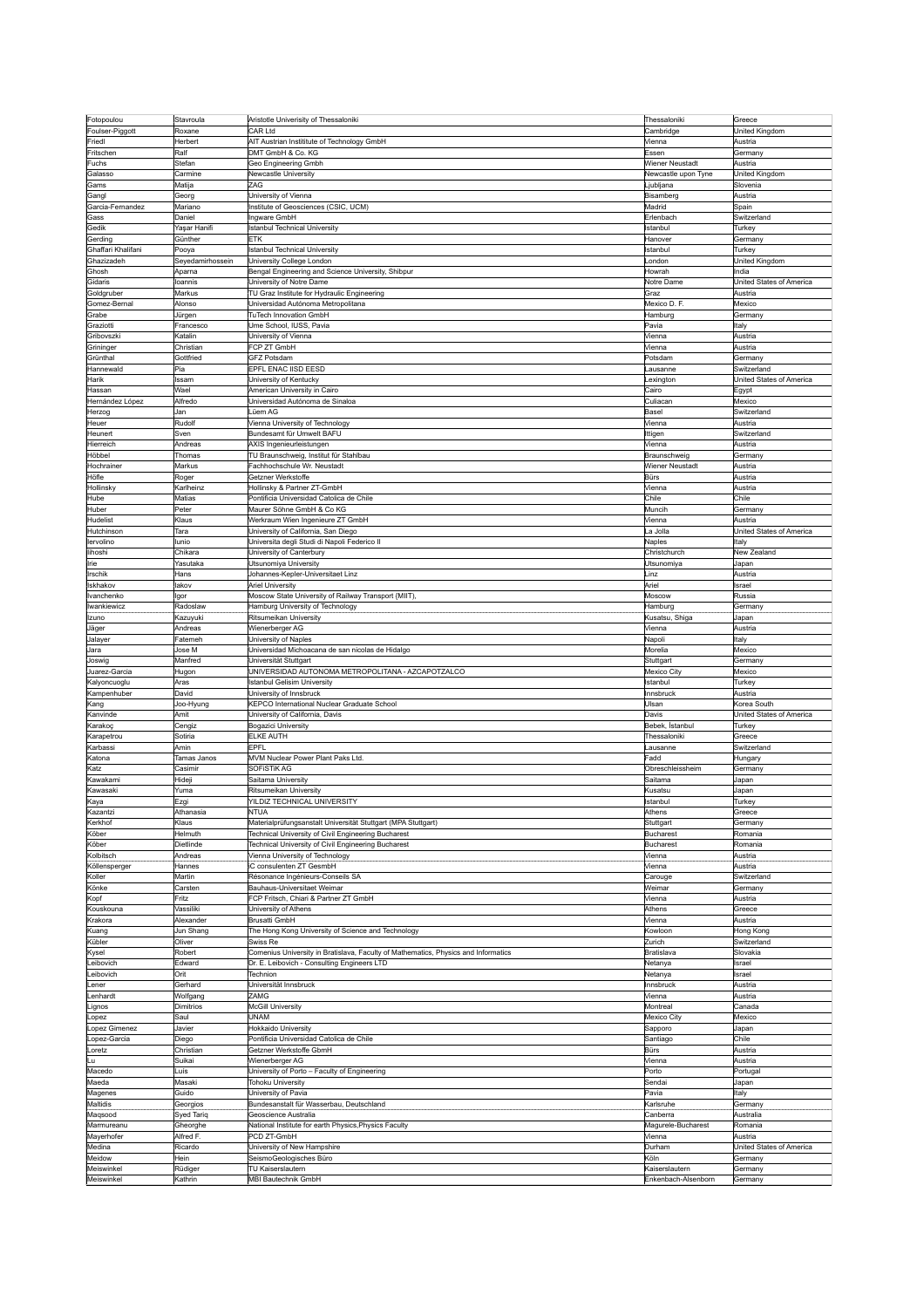| Merczel                | Daniel Balazs       | INSA de Rennes; BUTE                                                        | Rennes              | France                   |
|------------------------|---------------------|-----------------------------------------------------------------------------|---------------------|--------------------------|
| Mergos                 | Panagiotis          | EPFL ENAC IIC EESD                                                          | Lausanne            | Switzerland              |
| Michel                 | Clotaire            | ETH Zürich                                                                  | Zürich              | Switzerland              |
|                        |                     |                                                                             |                     |                          |
| Mirfakhraei            | Seyyedfarhad        | <b>RMIT University</b>                                                      | Melbourne           | Australia                |
| Mistler                | Michael             | Ingenieurbüro Dr. Heiland                                                   | Bochum              | Germany                  |
| Mitrani                | Helen               | Newcastle University                                                        | Newcastle upon Tyne | United Kingdom           |
| Mordant                | Christophe          | University of Liège                                                         | Liège               | Belgium                  |
| Morga                  | Mariantonietta      | AIT Austrian Institute of Technology                                        | Vienna              | Austria                  |
| Moritz                 | Paul                | Woschitz Engineering ZT GmbH                                                | Eisenstadt          | Austria                  |
| Moschen                | Lukas               | University of Innsbruck                                                     | <b>Innsbruck</b>    | Austria                  |
|                        |                     |                                                                             |                     |                          |
| Mostböck               | Annabell            | Technische Universität Berlin                                               | Berlin              | Germany                  |
| Mouyiannou             | Amaryllis           | UME School-IUSS Pavia-Univestita di Pavia                                   | Pavia               | Italy                    |
| Muehlhausen            | Axel                | University of Kassel                                                        | Kassel              | Germany                  |
| Muir-Wood              | Robert              | Risk Management Solutions                                                   | _ondon              | United Kingdom           |
| Musson                 | Roger               | BGS                                                                         | Edinburgh           | United Kingdom           |
| Näf                    | Bruno               | Ingware gmbH                                                                | Erlenbach           | Switzerland              |
| Navarra                | Giacomo             | University of Enna "Kore"                                                   | Enna                | Italy                    |
|                        |                     |                                                                             |                     |                          |
| Neumanr                | Helmut              | geo engineering GmbH                                                        | Wiener Neustadt     | Austria                  |
| Nguyen                 | Hieu Toan           | Ecole des Mines ParisTech                                                   | Fontainebleau       | France                   |
| Nicknam                | Afsoon              | STATE UNIVERSITY OF NEW YORK AT BUFFALO                                     | Buffalo             | United States of America |
| NikiMaleki Borchalouie | MohammadJafar       | <b>Islamic Azad University</b>                                              | Teheran             | Iran                     |
| Nikolić                | Željana             | University of Split, Faculty of Civil Engineering, Architecture and Geodesy | Split               | Croatia                  |
| Nitzpon                | Hans-Jürgen         | Syscom Instruments SA                                                       | Sainte-Croix        | Switzerland              |
| Obando                 | Juan                | Pontificia Universidad Católica de Chile                                    | Santiago de Chile   | Chile                    |
|                        |                     | TU Wien                                                                     |                     |                          |
| Oberhofer              | Rene                |                                                                             | Vienna              | Austria                  |
| Obernhuber             | Pius                | VERBUND Hydro Power AG                                                      | Vienna              | Austria                  |
| Ochs                   | Wolfgang            | B-acoustics Messgeräte GmbH                                                 | Vienna              | Austria                  |
| Ogneva                 | Svetlana            | Petersburg State Transport University                                       | St. Petersburg      | Russia                   |
| Olipitz                | Michael             | SDO ZT GmbH                                                                 | St. Jakob i.R.      | Austria                  |
| Oliveira               | Carlos              | Instituto Superior Tecnico                                                  | Lisboa              | Portugal                 |
|                        | Mario               | UNAM                                                                        |                     | Mexico                   |
| Ordaz-Schroeder        |                     |                                                                             | Mexico City         |                          |
| Palermo                | Michele             | University of Bologna                                                       | Ripalimosani        | Italy                    |
| Paolucci               | Roberto             | Politecnico di Milano                                                       | Milano              | Italy                    |
| aparo                  | Alessandro          | EPFL ENAC IIC EESD                                                          | Lausanne            | Switzerland              |
| Partene                | EVA                 | POLITEHNICA UNIVERSITY OF TIMISOARA                                         | Timisoara           | Romania                  |
| Pavel                  | Florin              | Technical University of Civil Engineering Buchares                          | Bucharest           | Romania                  |
| Penna                  | Andrea              | University of Pavia                                                         | Pavia               | Italy                    |
|                        |                     | VERBUND Hydro Power AG                                                      |                     | Austria                  |
| Perner                 | Franz               |                                                                             | Vienna              |                          |
| Perrone                | Daniele             | University of Salento                                                       | San Pietro in Lama  | Italy                    |
| Petrone                | Crescenzo           | University of Naples                                                        | Naples              | Italy                    |
| Petry                  | Sarah               | EPFL ENAC IIC EESD                                                          | ausanne             | Switzerland              |
| Pichler                | Robert              | ANDRITZ Energy & Environment GmbH                                           | Raaba/Graz          | Austria                  |
| Pinkawa                | Marius              | <b>RWTH Aachen University</b>                                               | Aachen              | Germany                  |
| Pirrotta               | Antonina            | University of Palermo                                                       | Palermo             | Italy                    |
|                        |                     |                                                                             |                     |                          |
| Pistrol                | Johannes            | Vienna University of Technology                                             | Vienna              | Austria                  |
| Plachy                 | Robert              | Novotny Bauer & Partner ZT GmbH                                             | Vienna              | Austria                  |
| Polidoro               | Barbara             | University Federico I                                                       | Naples              | Italy                    |
| Pötz                   | Friedrich           | <b>TGE Gas Engineering</b>                                                  | Bonn                | Germany                  |
| Pradlwarter            | Helmut              | Universität Innsbruck                                                       | Innsbruck           | Austria                  |
| Prantl                 | Alexander           | GCE-Consultants GmbH                                                        | Vienna              | Austria                  |
| Pürgstaller            | Andreas             | IKI                                                                         | Vienna              | Austria                  |
|                        |                     |                                                                             |                     |                          |
| Rabie Far              | Amir                | islamic azad university sience and research hamedan                         | Teheran             | Iran                     |
| Rahimi                 | Said Elias          | <b>IITD</b>                                                                 | New Delh            | India                    |
| Rasel                  | Jutta               | <b>VMsys GmbH</b>                                                           | Vienna              | Austria                  |
| Reichert               | Ina                 | <b>Bauhaus-University Weimar</b>                                            | Weimar              | Germany                  |
| Remki                  | Mustapha            | C.G.S. National center of Applied Research in E. E                          | Algiers             | Algeria                  |
| Ribakov                | Yuri                | <b>Ariel University</b>                                                     | Ariel               | Israel                   |
| Rivera                 | J. Luz              | Universidad Autónoma de Sinaloa                                             | Culiacán, Sinaloa   | Mexico                   |
|                        | André               | <b>BASYS AG</b>                                                             | Altstätten          |                          |
| Robert                 |                     |                                                                             |                     | Switzerland              |
| Rogers                 | Colin               | <b>McGill University</b>                                                    | Montrea             | Canada                   |
| Rosenquist             | Marc Oliver         | baudyn GmbH                                                                 | Hamburg             | Germany                  |
| Rosin                  | Julia               | RWTH Aachen University                                                      | Aachen              | Germany                  |
| Roulser-Piggott        | Roxane              | Cambridge Architectural Research Ltd                                        | Cambridge           | United Kingdom           |
| Ruecker                | Werner              | <b>BAM Berlin</b>                                                           | Berlin              |                          |
| Runtemund              | Katrin              |                                                                             |                     |                          |
|                        |                     |                                                                             |                     | Germany                  |
| Rusnov                 |                     | matrics engineering GmbH                                                    | Munich              | Germany                  |
|                        | Branko              | Ingenieurbüro ZT DI Dr. Branko Rusnov                                       | Vienna              | Austria                  |
| Saez                   | Esteban             | Pontificia Universidad Católica de Chile                                    | Santiago            | Chile                    |
| Salcher                | Patrick             | University of Innsbruck, Unit of Applied Mechanics                          | Innsbruck           | Austria                  |
| Saragoni               | G.Rodolfo           | SYS Ingenieros                                                              | Santiago            | Chile                    |
| Schalk                 | Manfred             | Woelfel                                                                     | Darmstadt           | Germany                  |
| Schellander            | Janez               | University of Natural Resources and Life Sciences, Austria                  | Vienna              | Austria                  |
| Schepers               | Winfried            | GuD Geotechnik und Dynamik Consult GmbH                                     | Berlin              | Germany                  |
|                        | Detleff             | TU München                                                                  |                     |                          |
| Schermer               |                     |                                                                             | Munich              | Germany                  |
| Schneeberger           | Christian           | <b>ENSI</b>                                                                 | Brugg               | Switzerland              |
| Schranz                | Christian           | Vienna University of Technology                                             | Vienna              | Austria                  |
| Schwarz                | Jochen              | Bauhaus-Universität Weimar                                                  | Weimar              | Germany                  |
| Seltenhammer           | Arno                | PCD ZT-GmbH                                                                 | Vienna              | Austria                  |
| Şenol                  | Erkan               | <b>Yildiz Technical University</b>                                          | Istanbul            | Turkey                   |
| Shih                   | Ming-Hsiang         | National Chi Nan University                                                 | Puli, Nantou County | Taiwan                   |
| Shimazaki              | Yoji                | <b>Tokai University</b>                                                     | Hiratsuka, Kanagawa | Japan                    |
|                        | Hiroo               | Nihon University                                                            | Tokyo               | <b>Japan</b>             |
| Shiojiri               |                     |                                                                             |                     |                          |
| Siepe                  | Daniel              | <b>GERB Engineering GmbH</b>                                                | Essen               | Germany                  |
| Sigidov                | Vladimir            | Petersburg University of Means of communications                            | St-Petersburg       | Russia                   |
| Smerzini               | Chiara              | Politecnico di Milano                                                       | Milano              | Italy                    |
| Smith                  | Jhon                | Seattle University                                                          | Seattle             | United States of America |
| Smolka                 | Anselm              | Munich Re                                                                   | Munich              | Germany                  |
| Sokol                  | Milan               | Slovak University of Technology in Bratislava                               | Bratislava          | Slovakia                 |
|                        |                     |                                                                             |                     |                          |
| Soyluk                 | Kurtulus            | Gazi University                                                             | Ankara              | Turkey                   |
| Spence                 | Robin               | Cambridge Architectural Research Ltd                                        | Cambridge           | United Kingdom           |
| Stefanoudakis          | Dimitrios           | ZT Stefanoudakis                                                            | Vienna              | Austria                  |
| Steinhauser            | Peter               | Steinhauser Consulting Engineers                                            | Vienna              | Austria                  |
| Steinhauser            | Wolfgang            | Steinhauser Consulting Engineers ZT-GmbH                                    | Vienna              | Austria                  |
| Steller                | Stephan             | Magistratsdirektion der Stadt Wien, Stadtbaudirektion                       | Vienna              | Austria                  |
| Stjepovic              | Denis               | TU-Wien                                                                     | Vienna              | Austria                  |
| <b>Styles</b>          | Kirsty              | Aspen Re                                                                    | Zurich              | Switzerland              |
|                        |                     |                                                                             |                     |                          |
| Suhadolc               | Peter               | University of Trieste                                                       | Trieste             | <b>Italy</b>             |
| Tappauf                | Ernst               | tappauf.consultants                                                         | Graz                | Austria                  |
| Tappauf<br>Tappauf     | Benedikt<br>Clemens | tappauf.consultants<br>TU Graz                                              | Graz<br>Graz        | Austria<br>Austria       |